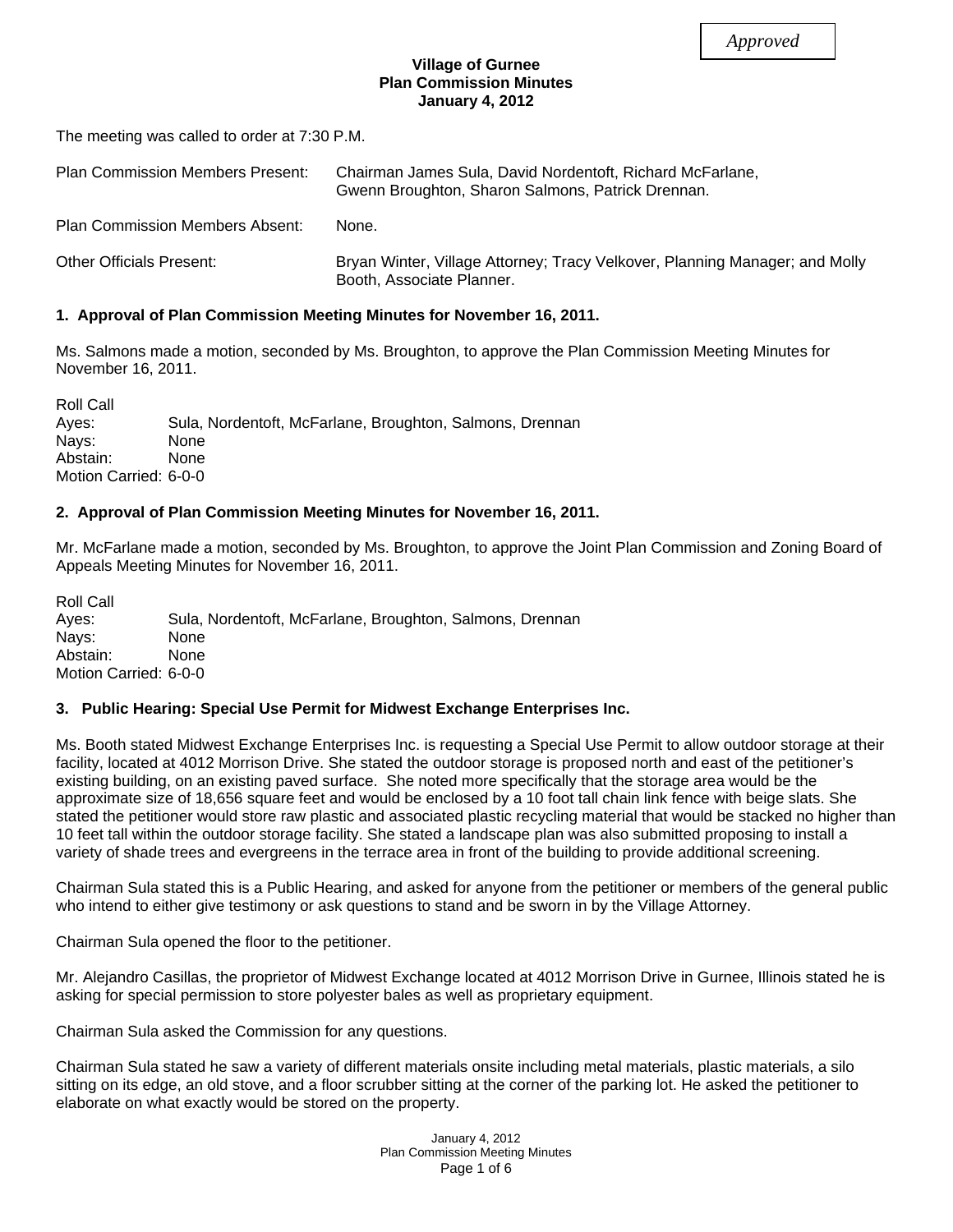Mr. Casillas responded he is doing a massive clean-up. He stated one of the issues over the summer was that he inherited some major contracts from manufacturers and that he got overwhelmed. He stated he also participated in an auction from a bottle manufacturing company in which he picked up and purchased additional support equipment and equipment that can be scavenged (i.e., motors, gears) for future equipment breakdowns. He stated he is still in the cleanup phase approaching the last legs of that phase. He stated the stove and silos will probably be brought inside if not allowed to keep them outside. He stated the other plastics that were seen are grey material handling bins.

Chairman Sula stated he saw bales of plastic.

Mr. Casillas responded those are what he wants to exclusively store out there. He stated he recycles post industrial water and carbonated beverage bottles. He stated that particular product usually comes in bale form. He stated the Village allows the storing of these stocks outside, under the conditions proposed by the Village. He stated he purchases these materials and stages them outside. He stated as they are processed he takes from those materials which are constantly coming in. He stated 600,000 – 650,000 lbs. are recycled on a monthly basis and it is a product that is classified as proprietary.

Chairman Sula stated he saw what appeared to be shiny metal strips that were bailed. He asked what those are.

Mr. Casillas responded those may have been some export items specifically polyester roll-stock bales. He stated there were also white and brown bottles. He stated those items will be removed from the area for export.

Chairman Sula asked for any other questions from the Commission.

Ms. Salmons asked if the items are currently sitting on concrete or sitting on dirt.

Mr. Casillas responded it is asphalt.

Ms. Salmons asked if they are industrial water bottles and asked if there is a danger of ground contamination.

Mr. Casillas responded they are industrial water bottles and there is not a danger of ground contamination. He stated the water bottles are rejects from companies, such as Nestle Bottling of North America and Amcor PT Packaging. He stated once the bottles are blown and filled with water some will lose their character and are rejected. He stated they are then perforated and baled with the only content in the bottles being just water.

Ms. Salmons asked what the current height and width of what is currently stacked. She stated it appears to be 18-20 foot in height.

Mr. Casillas responded they are stacked 6 bales at a time which is 18 feet. He stated he has proposed to basically cut the height of stacking in half.

Mr. Nordentoft asked for clarification. He asked if the Commission is only to consider this for outdoor storage or if the Commission is to also consider where the fence is located.

Chairman Sula responded that the whole concept is up for discussion. He stated the type of materials allowed, the fencing and the type of screening. He stated it is one Special Use Permit with the type of conditions that the Commission would recommend to the Village Board. He stated the Commission needs to make a comprehensive recommendation that includes materials, height, screening and whatever the Commission would deem appropriate.

Mr. Nordentoft stated the component he is specifically addressing is whether the fence is moved off the property line or whether it would be handled differently.

Chairman Sula responded the screening and location of the screening would be part of the Commission's recommendation. He stated the petitioner has requested for this to be on the property line.

Ms. Booth stated the Zoning Ordinance allows the fence to go up to the property line. She stated this would be the eastern most property line. She noted there was concern from the Gurnee Fire Department in respect to the location of the outdoor storage items to the property line. She stated Fire Chief Tom Keefe is present and would be the person to address the Fire Department concerns. She stated if the location of the fence were to be moved it would be tied to the Special Use because the underlying Zoning Ordinance does allow the fence up to the property line by right.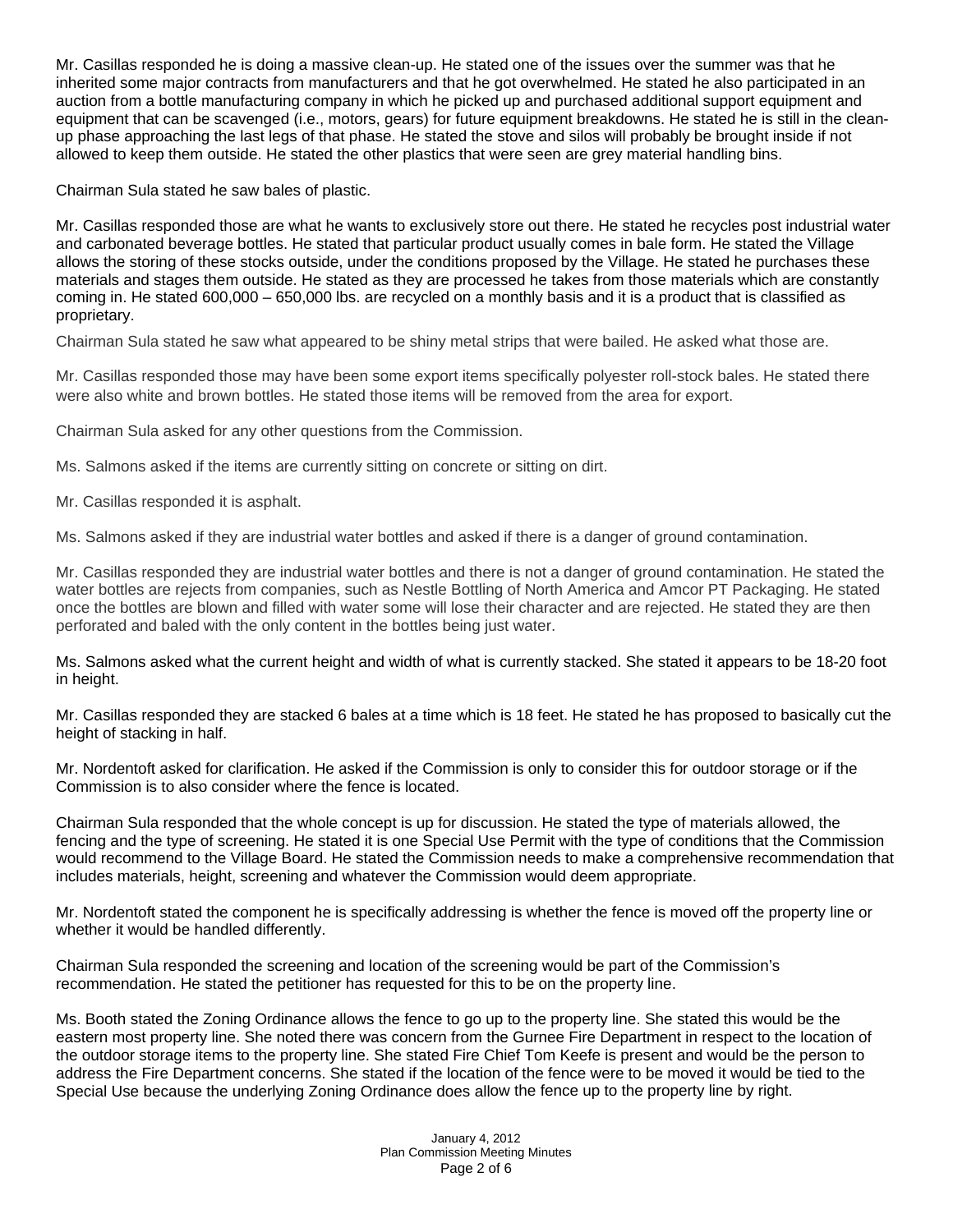Mr. Keefe, Fire Marshall for the Village of Gurnee stated the 2003 International Fire Code, which the Fire Department currently subscribes to, does stipulate for storage at the height that the petitioner is looking to store the materials must be kept at a minimum of 10 feet from the property line. He stated the materials that are stored are plastics and if there were a fire it causes a very hot and volatile type fire. He stated the concern would be for the corporation that is just east of the 4012 address, which is the Gallagher Corporation building, is approximately 15 feet from the property line. He stated if the storage were to encroach all the way up to the property line he has real concerns about the fire mitigation traveling and catching another building on fire. He stated if the fence is put directly on the property line it would be difficult to monitor as well as to enforce that the storage on the property at 4012 Morrision does not gravitate all he way out to the property line. He stated the concern is that he would much rather see a restricted area to maintain the space of 10 feet from the property line.

Chairman Sula stated this makes a lot of sense. He stated in thinking through the issue and noted if the fence is 10 feet off the property line to provide a guarantee, realistically there will still be an aisle space between the fence and the storage materials and the Fire Department would not be able to access it very well. He stated this is something for the Commission to consider in the back of their minds.

Mr. McFarlane asked the petitioner if he would be okay if part of the restriction would be to only have plastic bales in that area.

Mr. Casillas responded he is okay with that.

Mr. McFarlane asked how much of the storage capacity inside the plant is involved in this storage.

Mr. Casillas responded it would be 10-15%. He stated capacity was one of the issues as well. He stated in the past year he has been working on this and there has been a lot of trouble shooting, noting the capacities have been around 60%. He stated the materials were coming in on a contractual basis and he was only able to operate at a 60% level. He stated he has implemented a lot of new technology into the wash line as well as enhancing the capacity. He stated he is now at the 80-85% level. He stated he does not want to purchase materials just to accumulate them. He stated obviously it makes better business sense to process every pound that is brought in and make way for new product. He stated he has been troubleshooting the wash line for 14 months and that it is complicated. He stated the line was purchased from another country and that there were major issues. He stated he has re-vamped the entire line and bought exports to be able to assist with the major issue of their capacity. He stated he is making major strides with this.

Mr. McFarlane asked if the outside storage has been used for 18 months.

Mr. Casillas responded the outside storage has been used for 6 months after they got into the building.

Mr. McFarlane asked if this is an integral part of how the plant is operated.

Mr. Casillas responded yes.

Mr. McFarlane stated he was out at the site and asked how many access aisles exist. He stated obviously there is an access aisle against the fence and asked if there was an access aisle against the building.

Mr. Casillas responded yes there is.

Mr. McFarlarne asked if there are two ways to approach the stack.

Mr. Casillas responded yes. He stated one way is located at the southwest corner and one at the northwest corner of the building with (2) two egress doors.

Mr. McFarlane asked if a forklift would have the ability to get into the stacks and be able to run back and forth parallel to the building.

Mr. Casillas responded the material is basically stored east/west. He stated what he wants to do is store the bales north/south. He stated he knows they have to be a certain amount of feet away from the wall and this would allow him access to the material in two ways; either from the northwest door or the southwest door. He stated if the bales are aligned 10-12 feet perpendicular to the building north/south it will allow access to the materials in a much more efficient way.

> January 4, 2012 Plan Commission Meeting Minutes Page 3 of 6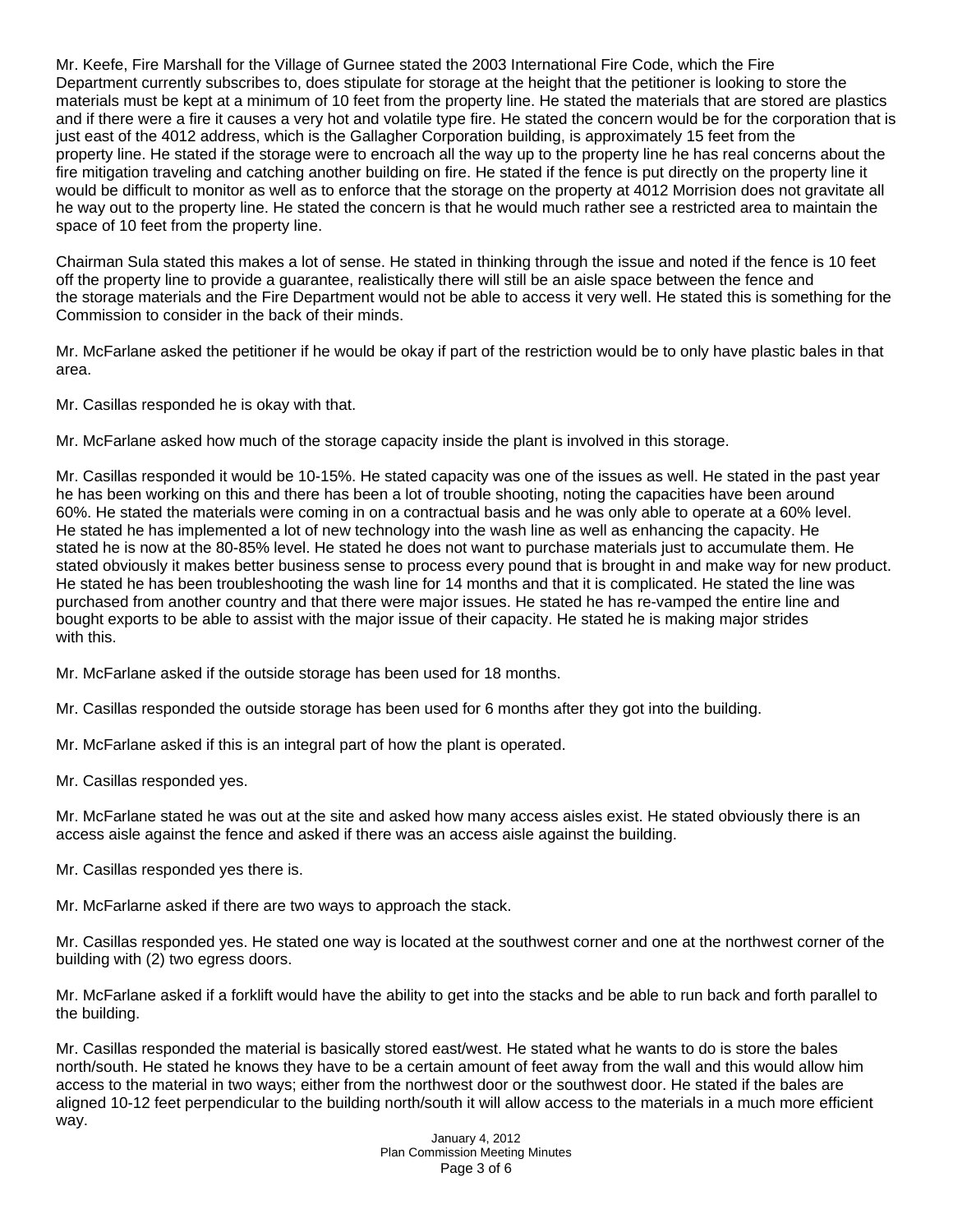Chairman Sula asked for any other questions from the Commission.

Chairman Sula opened the floor to the public.

Mr. Rick Gallagher, President of Gallagher Corporation located east of the property at 4012 Morrison Drive, stated he has two concerns. He stated he has worked in Gurnee for over 30 years and he has never seen anything in Gurnee like what is happening next door to him. He stated to him, it looks very bad. He stated his biggest concern is safety and it has been a tremendous of amount of fuel that has been piled on the said property. He stated it would be nice if it was only 10 feet tall, but the rules have not worked so far. He stated because a tremendous amount of fuel is so close to his facility he would recommend that some exterior fire suppression/sprinklers be installed for the amount of storage that is outside.

Mr. Adam Frank, 885 West Trail North in Grayslake, IL, stated he is present on behalf of Esper Peterson. He stated Mr. Peterson is semi-objecting to the proposal of the fencing due to the un-clarity of the materials that are to be used for the fence. He asked if it would be a steel galvanized fence and what the screenings would be. He stated Mr. Peterson is not objecting to the fence itself but is looking for clarity on the materials to be used and a revised landscaping proposal. He stated Mr. Peterson is looking for some type of landscaping to be used in front of the fencing, not only on the parkway.

Chairman Sula closed the floor to the public.

Mr. Keefe stated as far as clarification on the type of fuel and hazard it proposes, it is a high hazard. He stated it is an oil based product and generally once they begin to burn they become fluid, begin to flow and run, and burn very very hot. He stated the concern of 10 feet, with material becoming packed in solid and if it would be overwhelming at some point in the future, it would create a potential hazard to adjacent buildings that are close by. He stated the code is very specific about pallet storage in how they are stored, spaced and cubed together to allow space in between them. He stated it would be very cost prohibitive for fire protection on the outdoors. He stated the best thing to do would be to contain and limit the amount and quantity of the storage to prevent it from possibly transferring to an adjacent building.

Mr. McFarlane asked if Mr. Keefe is comfortable looking at the amount of space available for storage up to 10 feet high in that space.

Mr. Keefe responded the code does not specifically address this and it is pretty general for outdoor storage opposed to inside storage. He stated the only thing the code is specific about is if the storage is of the 10 foot in height that it has to have 10 feet separation from the edge of the storage to the property line. He stated if it can be ensured that it will not encroach into the 10 foot area he would feel comfortable with this.

Ms. Salmons asked if it would create toxic fumes if there were a fire.

Mr. Keefe responded that is correct. He stated any fire that occurs would create toxic fumes.

Ms. Salmons stated plastic would be more toxic than wood or paper.

Mr.Keefe responded in thinking of a home fire there are appliances, furniture, etc. He stated things that are in a home today are a fire fighters nightmare because it is no longer only textiles such as cotton or wood but petroleum based products. He stated when these burn it is very toxic and most people in a house fire do not die from the flames but die from the toxic fumes. He stated it would spew off toxic fumes with dark black smoke but most fires today would not be any different.

Chairman Sula stated from an environmental concern that asphalt is somewhat of a porous material. He stated he didn't see any evidence of containment diking. He stated if there were a fire and it liquefied he didn't see how it would be contained to the site, being a worse case disaster scenario. He stated if the materials had toxins that could run into the surface of the driveway there appears to be no containment or program for this. He asked if he was missing something.

Mr. Keefe responded he is not an environmental specialist but stated if it were flammable liquids it would be required for them to be contained. He stated because it is a solid fuel even though it may turn into a liquid state as it burns and melts it really is not addressed as a potential problem because it would not be running everywhere as it would be a thick liquid. He stated it would not be like a gasoline or fuel oil. He stated the code does not really address this and it is not something that would be required.

> January 4, 2012 Plan Commission Meeting Minutes Page 4 of 6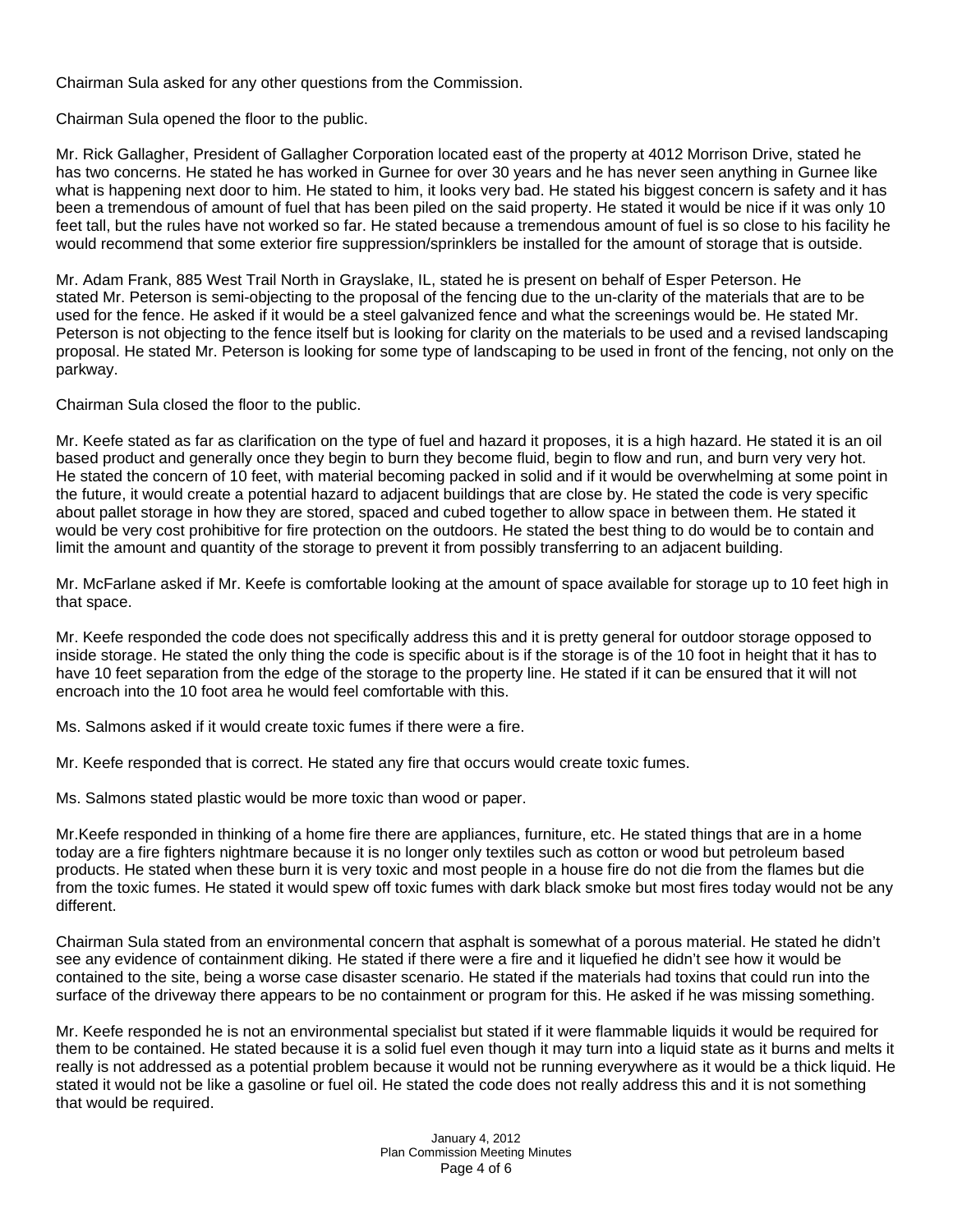Chairman Sula responded if the Commission were to allow outside storage in his mind the Commission needs to be very specific that it has to be just the type of materials that the petitioner described and not what is currently out there on the site. He stated in his mind what he saw on the site yesterday brings in the possibility of outside contaminants being stored there and creating some sort of run off situation.

Mr. Winter stated it sounds as though the petitioner is willing to commit to having only raw plastics.

Mr. Keefe stated it is a similar type product as he deals with plastics and that is basically what his business is.

Chairman Sula stated specifically plastic bottles.

Mr. McFarlane stated if the Commission states just bottles it will be difficult as there are plastic car seats on site that can be ground up and recycled and those probably would not be any more dangerous than plastic bottles. He stated it may be best to say just plastics and eliminate wood and metal.

Chairman Sula stated he didn't see any of the materials that presumably started some of this process. He stated soil can contain all kinds of chemicals. He stated if it is clean industrial waste that is the by-product of bottling that is one thing. He stated to consider any type of plastic that might have soil and rocks in it are his concern.

Chairman Sula asked the Commission for any other questions or comments.

Ms. Booth stated included in the packets is the fence contract that states a 10 foot high chain link fence with beige slats. She stated the Zoning Ordinance defines that outdoor storage must be screened, but does not say the type of screening to be used, therefore the proposed fence would be acceptable per the Zoning Ordinance. She stated for a couple of other past Special Uses, a solid board on board fencing material has been utilized. She noted in terms of the landscaping, it appears that some of the existing asphalt around perimeter of the fence would need to be torn out to install landscaping (closer to the fence).

Chairman Sula asked the Commission for any comments on the landscaping.

Mr. McFarlane stated the only landscaping he sees on the drawings is landscaping that would essentially be similar to the buildings to the right and left along the street. He stated there doesn't seem to be any landscaping along any fence.

Ms. Booth stated that is correct.

Mr. Drennan stated given the fire hazard he is not comfortable having the fence to all the way to the property line even if storage is not within 10 feet as there is no way for this to be enforced. He also stated that he can't imagine that this would be used up at some point.

Mr. Winter stated the Commission could make a recommendation for a 10 foot setback from the property line for the fence.

Chairman Sula stated if bales were aligned north/south as indicated in the testimony it would eliminate his concern about the circulation.

Mr. McFarlane stated north/south alignment would allow full use of the storage with the fence moved in 10 feet and allow full use of the outdoor storage.

Chairman Sula stated correct.

Chairman Sula asked the petitioner about the dumpster currently sitting in front of the building.

Mr. Casillas responded the dumpster is for the refuse that is produced on a daily basis. He stated since he deals with post industrial regrinds there are no contents other than polyester water bottles noting most of the product they receive is dry without contents. He stated in the nature of processing anything that hits the floor is swept up and thrown away. He stated other debris that are thrown away and put into the refuse bin would be cardboard, broken skids or broken plastic trays that cannot be used. He stated the dumpster is a 40-yard compactor and plans are to put it inside the fence so there would be no issues with the compactor. He stated they do not want to be a sore eye sight for the neighbors as well as being concerned about safety and the ambiance of the entire industrial park. He stated he wants to do things right with ability to work with the neighbors and the Village. He stated Veolia is contracted to pick up the compactor once every 1-2 weeks.

January 4, 2012 Plan Commission Meeting Minutes Page 5 of 6